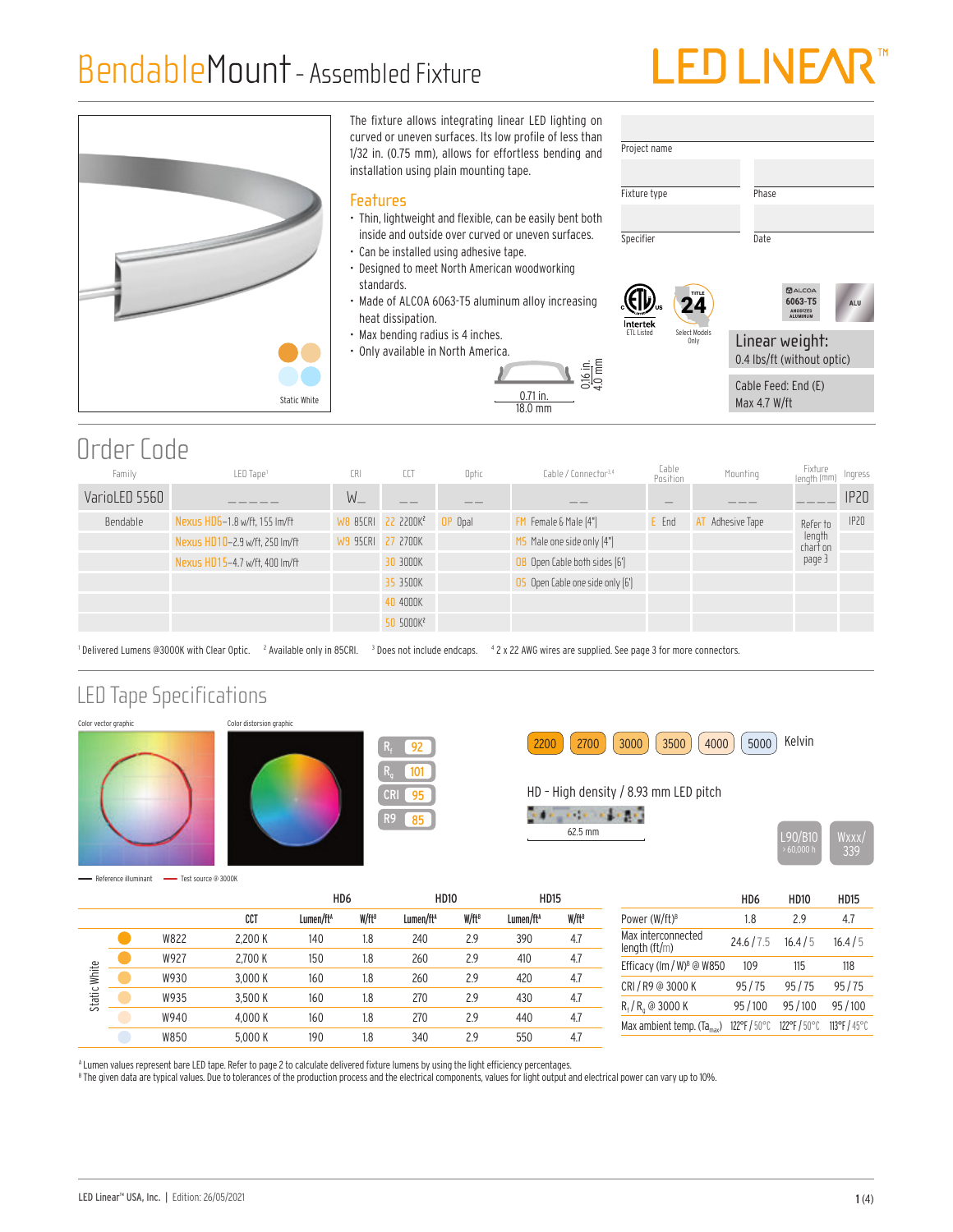

### Technical Details

OPAL





Visible dotting CCT decrease 215 K This basic lens protects your tape and maximizes light output.

Mounting Dimensions  $[\begin{smallmatrix} mm \\ in \end{smallmatrix}]$ 



AT Adhesive Tape

WITHOUT LENS WITH LENS [ 5.25 ] [ 4.00 ] .207 .157 7 [ 18.00 ] [ 18.00 ] .709 .709

Max Bending Radius: 4 inches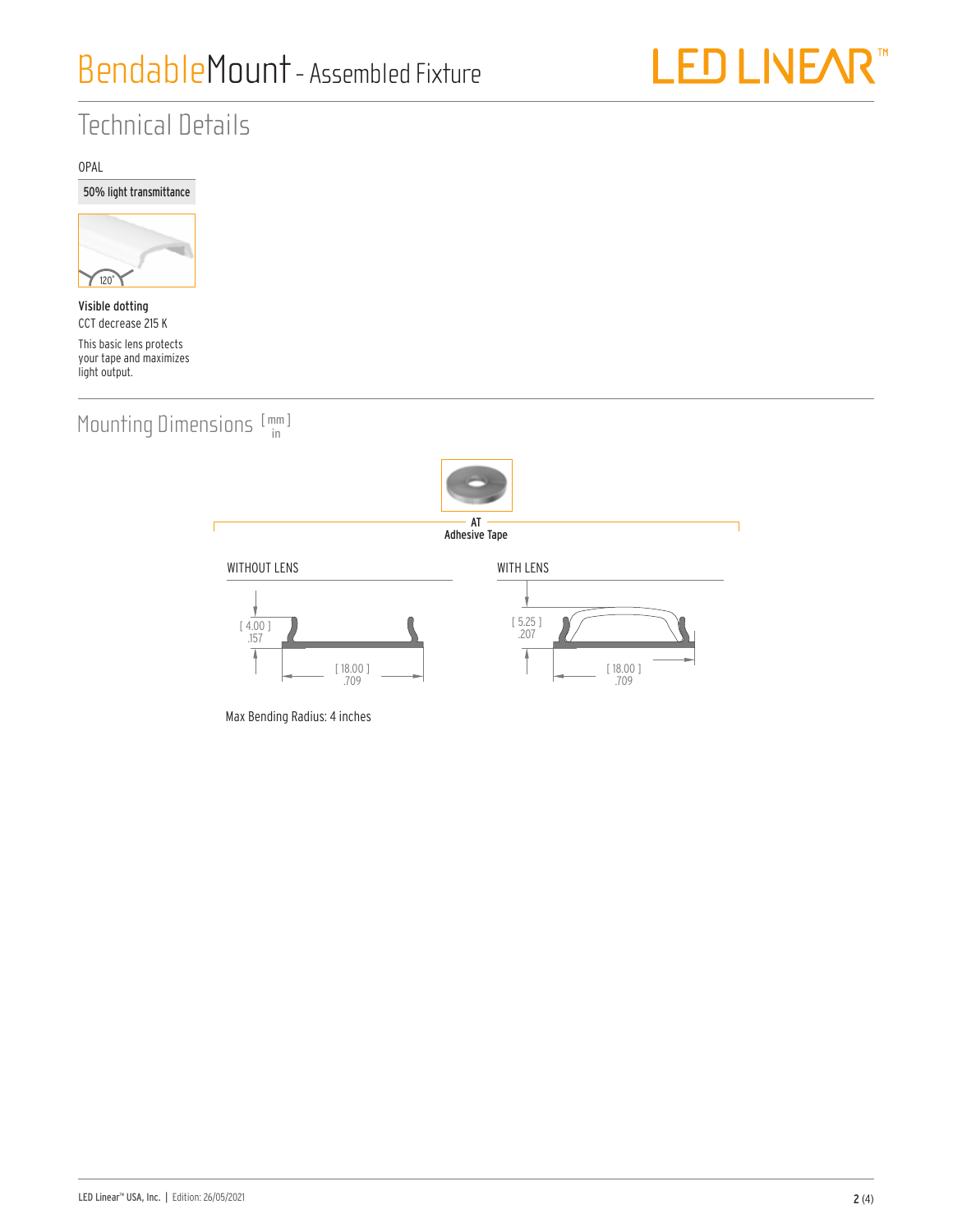## BendableMount- Assembled Fixture

# LED LIVEAR<sup>™</sup>

#### LENGTH CHART

| Fixture length |      |               | -HD6-<br>1.8 Watts/Ft |               | HD10-<br>2.9 Watts/Ft |               | $-HD15$<br>4.7 Watts/Ft |  |  |
|----------------|------|---------------|-----------------------|---------------|-----------------------|---------------|-------------------------|--|--|
| inches         | mm   | Watts/fixture | Lumens/fixture @3000K | Watts/fixture | Lumens/fixture @3000K | Watts/fixture | Lumens/fixture @3000K   |  |  |
| 2.9            | 73   | 0.4           | 37                    | 0.7           | 59                    | 1.1           | 95                      |  |  |
| 5.3            | 135  | 2.0           | 69                    | 1.3           | $111$                 | 2.0           | 177                     |  |  |
| 7.8            | 198  | 3.0           | 100                   | 1.9           | 162                   | 3.0           | 259                     |  |  |
| 10.2           | 260  | 3.9           | 132                   | 2.5           | 213                   | 3.9           | 341                     |  |  |
| 12.7           | 323  | 4.9           | 164                   | 3.1           | 264                   | 4.9           | 423                     |  |  |
| 15.2           | 385  | 5.8           | 196                   | 3.7           | 316                   | 5.8           | 505                     |  |  |
| $17.6$         | 448  | $6.8\,$       | 228                   | 4.3           | 367                   | $6.8\,$       | 587                     |  |  |
| 20.1           | 510  | 7.7           | 259                   | 4.9           | 418                   | 7.7           | 669                     |  |  |
| 22.5           | 573  | 8.6           | 291                   | 5.4           | 469                   | 8.6           | 751                     |  |  |
| 25.0           | 635  | 9.6           | 323                   | $6.0\,$       | 521                   | 9.6           | 833                     |  |  |
| 27.5           | 698  | 10.5          | 355                   | 6.6           | 572                   | 10.5          | 915                     |  |  |
| 29.9           | 760  | 11.5          | 386                   | 7.2           | 623                   | 11.5          | 997                     |  |  |
| 32.4           | 823  | 12.4          | 418                   | $7.8\,$       | 674                   | 12.4          | 1079                    |  |  |
| 34.8           | 885  | 13.4          | 450                   | 8.4           | 726                   | 13.4          | 1161                    |  |  |
| 37.3           | 948  | 14.3          | 482                   | 9.0           | 777                   | 14.3          | 1243                    |  |  |
| 39.8           | 1010 | 15.2          | 513                   | 9.6           | 828                   | 15.2          | 1325                    |  |  |
| 42.2           | 1073 | 16.2          | 545                   | 10.2          | 879                   | 16.2          | 1407                    |  |  |
| 44.7           | 1135 | 17.1          | 577                   | 10.8          | 931                   | 17.1          | 1489                    |  |  |
| 47.1           | 1198 | 18.1          | 609                   | 11.4          | 982                   | 18.1          | 1571                    |  |  |
| 49.6           | 1260 | 19.0          | 641                   | 12.0          | 1033                  | 19.0          | 1653                    |  |  |
| 52.1           | 1323 | 20.0          | 672                   | 12.6          | 1084                  | 20.0          | 1735                    |  |  |
| 54.5           | 1385 | 20.9          | 704                   | 13.2          | 1136                  | 20.9          | 1817                    |  |  |
| 57.0           | 1448 | 21.8          | 736                   | 13.8          | 1187                  | 21.8          | 1899                    |  |  |
| 59.4           | 1510 | 22.8          | 768                   | 14.4          | 1238                  | 22.8          | 1981                    |  |  |
| 61.9           | 1573 | 23.7          | 799                   | 15.0          | 1289                  | 23.7          | 2063                    |  |  |
| 64.4           | 1635 | 24.7          | 831                   | 15.6          | 1341                  | 24.7          | 2145                    |  |  |
| 66.8           | 1698 | 25.6          | 863                   | 16.1          | 1392                  | 25.6          | 2227                    |  |  |
| 69.3           | 1760 | 26.6          | 895                   | 16.7          | 1443                  | 26.6          | 2309                    |  |  |
| 71.8           | 1823 | 27.5          | 927                   | 17.3          | 1494                  | 27.5          | 2391                    |  |  |
| 74.2           | 1885 | 28.4          | 958                   | 17.9          | 1546                  | 28.4          | 2473                    |  |  |
| 76.7           | 1948 | 29.4          | 990                   | 18.5          | 1597                  | 29.4          | 2555                    |  |  |
|                |      |               |                       |               |                       |               |                         |  |  |

### **Connectors**

| Item                                    | <b>Description</b>                                                                                                                                                                                          | Model                        | <b>Dimensions</b>                        | Order Code           |
|-----------------------------------------|-------------------------------------------------------------------------------------------------------------------------------------------------------------------------------------------------------------|------------------------------|------------------------------------------|----------------------|
| for Static White                        | Use to connect the driver to the beginning of the LED<br>Mini Female Connector IP20 tape run or to the next LED tape section. Female mini<br>connector on one side and open end cable on the<br>other side. | Static White                 | 2 x 22 Awg, 6.5 ft                       | 15000147             |
| Mini Extension IP20<br>for Static White | Use to extend the distance between connection<br>points. Female mini connector on one side and<br>male mini connector on the other side.                                                                    | Static White<br>Static White | 2 x 22 Awg, 3.2 ft<br>2 x 22 Awg, 6.5 ft | 15000148<br>15000149 |